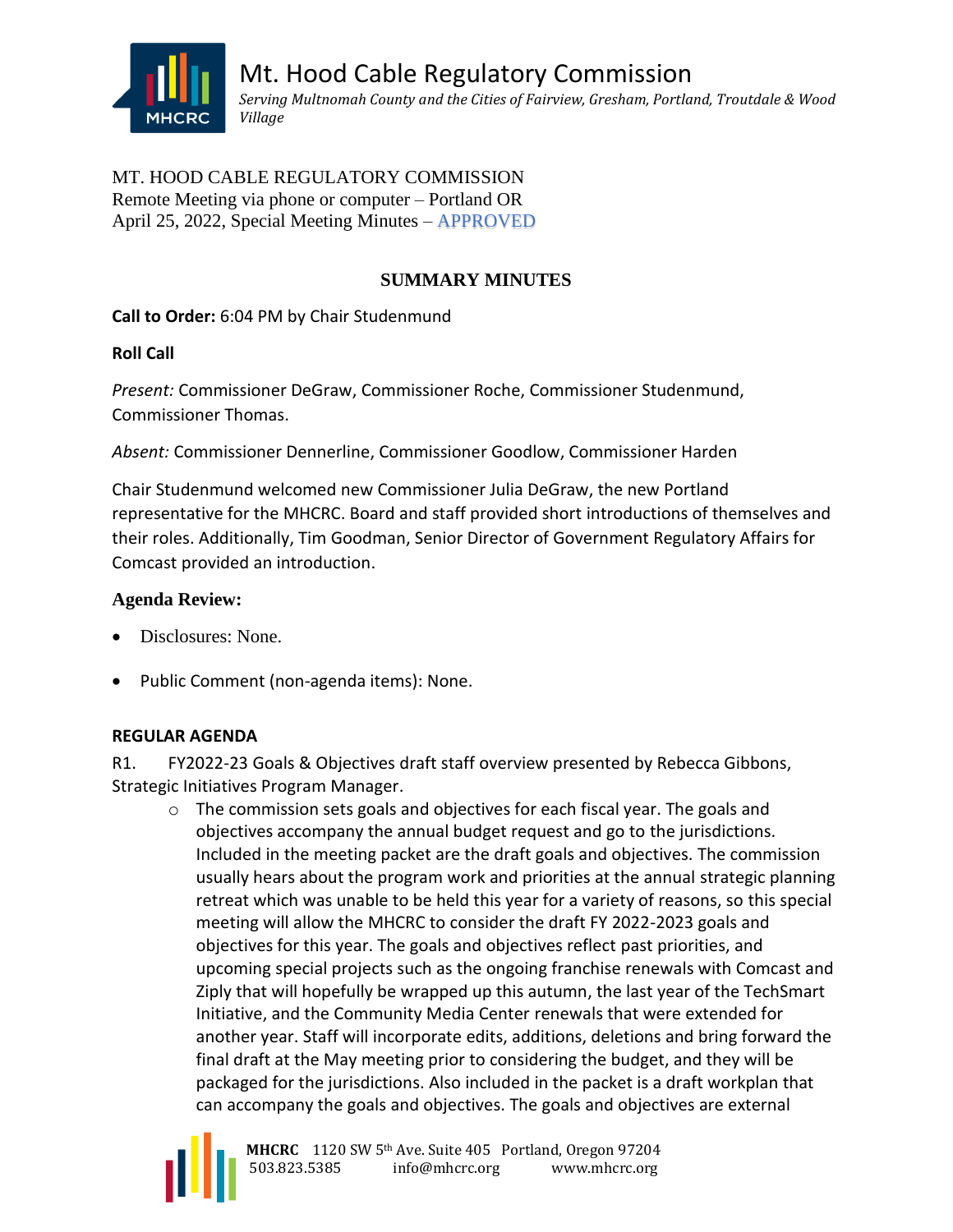documents and the workplan is more of an internal document. The Workplan is an internal draft and if we do not have enough time, we could do a mini retreat this fall to utilize something like that. The last document in the packet is this current year's goals and objectives as reference.

o MHCRC Discussion:

Commissioner Thomas posits that the goals and objectives are right on and does not see a need to change anything or add to it, adding that it is a full workload for the year. The workplan is a little tougher to assess including the acronym. Commissioner Thomas states it is a good idea.

Commissioner Roche agrees with Commissioner Thomas, noting that goal 5 looks a little different that last years concerning additional items regarding the role of cable franchises and the use of public rights-of-way. In response, Gibbons states that the strategic planning work and kicking it off and highlighting it in this coming year. Commissioner was happy to hear that this will be a focus this year.

Gibbons stated for Commissioner DeGraw that the commission under the IGA is focused on cable television/cable franchise regulation, and the MHCRC as whole has been progressive over the years in getting involved in advocacy and policy work that goes beyond cable as cable companies have merged into being internet service providers and the technology has converged, the MHCRC has broached this as part of their everyday work with the cable franchises, and engaging in that work, and have deeper conversations with jurisdictions about needs and interests. For example, Portland is working on broadband planning, the County is working with east county cities on those issues and is there a need for MHCRC to broaden their scope, and what that might mean for the commission going forward.

Commissioner Studenmund states that she and Commissioner Dennerline that they would like goal number 5 moved to the number 1 position. This important work should be prioritized. Commissioner Thomas notes that goal 1 is defined by IGA, and that some of the stuff in goal 5 isn't quite there even though we want it to get done. Commissioner Studenmund states that it's just rearranging the positioning on the list. Commissioner DeGraw agrees with moving goal 5 to the number 1 spot. Director Perez states that will be moved up to position 1.

Commissioner Roche asks where this falls on the workplan on the policy committee or a different committee. Perez states this falls under the committee and that she has a draft set up and ready to review with the committee and possibly get started this fiscal year. Commissioner asks who is on the policy committee. Perez states it is currently Commissioners Harden and Roche, but she will connect with Chair Studenmund to assess the arrangements of all the committees with new commissioners on board.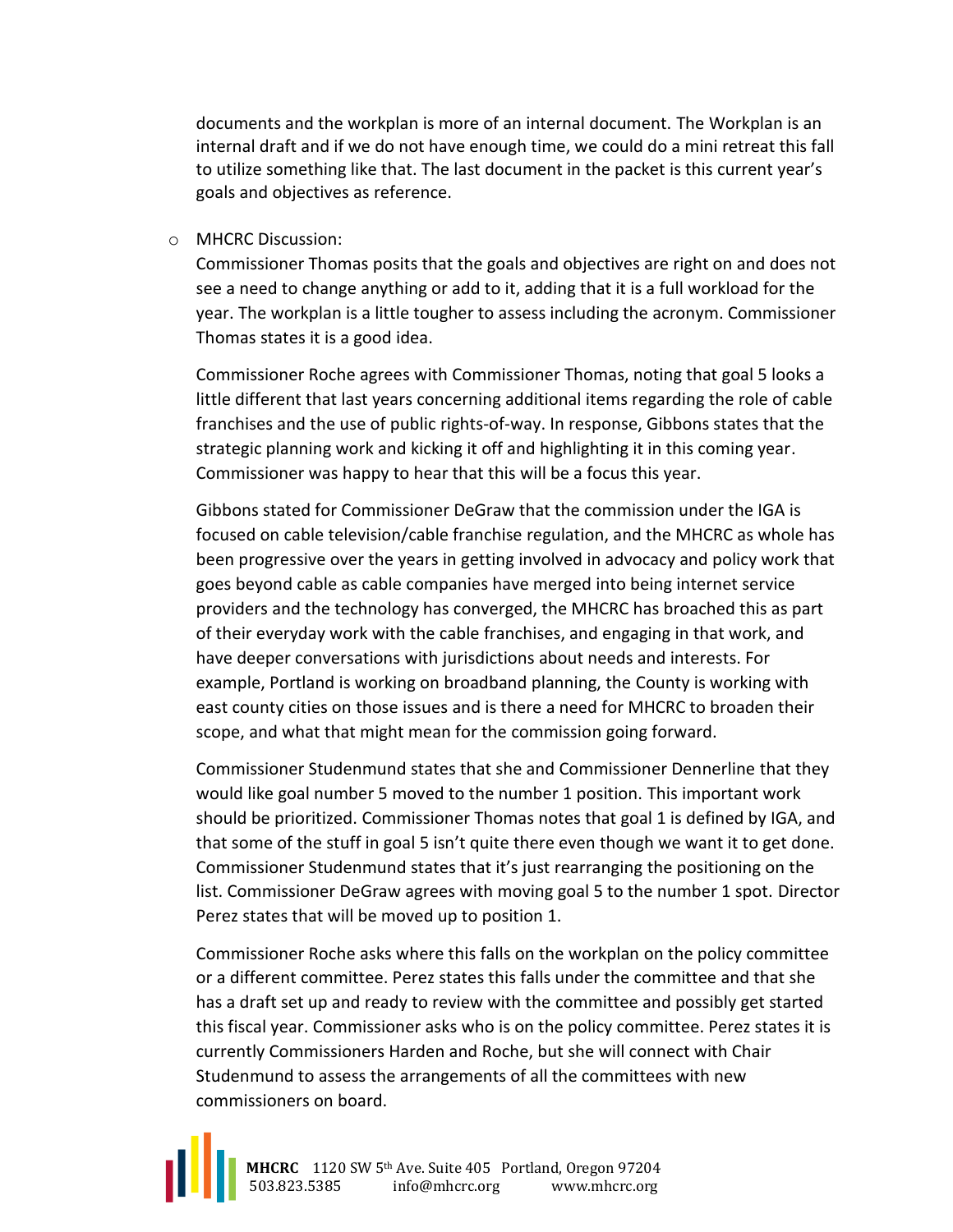Commissioner Thomas asks if Gresham has anyone that they are considering but they have not confirmed anyone for the position yet. Perez stated that Gresham was planning on position the position, and she advised them that they will need to recruit someone.

Chair Studenmund reminded that Commissioner Harden's term ends on June 30<sup>th</sup>, and he is assisting in the recruitment for his replacement.

Commission Thomas notes he is okay with the workplan, and it looks well put together. He wishes there was a way to get commissioners more involved, so the load is not so heavily on staff. He recommends putting the 8 commissioners to use in terms of workload, and Perez notes that it will be a good project to consider in the policy committee.

Chair Studenmund notes that she had to rework the pages of the document, and Gibbons notes that they can move headers at the top of each page to ease viewing.

 $\circ$  The work plan was presented by Gibbons. Staff put some draft workplan goals that are separate from our overall goals and objectives, that highlights the work of the strategic plan. Some opportunities that are wanting to engage with the commission to have more conversations around the use of the PEG I-Net funds, ways to reach outreach to the community on uses of the cable system and how those funds can be used—all goals for this coming fiscal year. Goals that we want to carry forward from the current fiscal year include goal 3 and goal 4, which were to create greater awareness of the commission, its mission, and work, and a lot of that might happen naturally through the strategic planning discussions already, but if the commission has anything in mind if they want staff to focus on this coming year let staff know. Goal 4 is strengthening the commission's commitment to diversity, equity, and inclusion. The commission has talked a lot about diversity and inclusion in membership on the commission, and that is one of the reasons Commissioner Harden is looking for a replacement.

Chair Studenmund would like to pull in communications help with setting the budget as this is different ground and it would be good to have some assistance with that. Commissioner Roche shared that the goals and objectives are fine, and it will be nice to reengage after an absence. Commissioner Thomas asked what needs to be approved tonight. Chair Studenmund shared they will be voted on at the May meeting and that tonight is more of a work session.

Perez noted that the monthly newsletter sent and the jurisdictional newsletter, and they are dense, and would like feedback from commissioners on how to make it more fun to read, easier to read for the jurisdictions, getting a sense of what interests them and what they want to know. If MHCRC get's the sense that they are not being read, it may make sense to discontinue them. Commissioner Thomas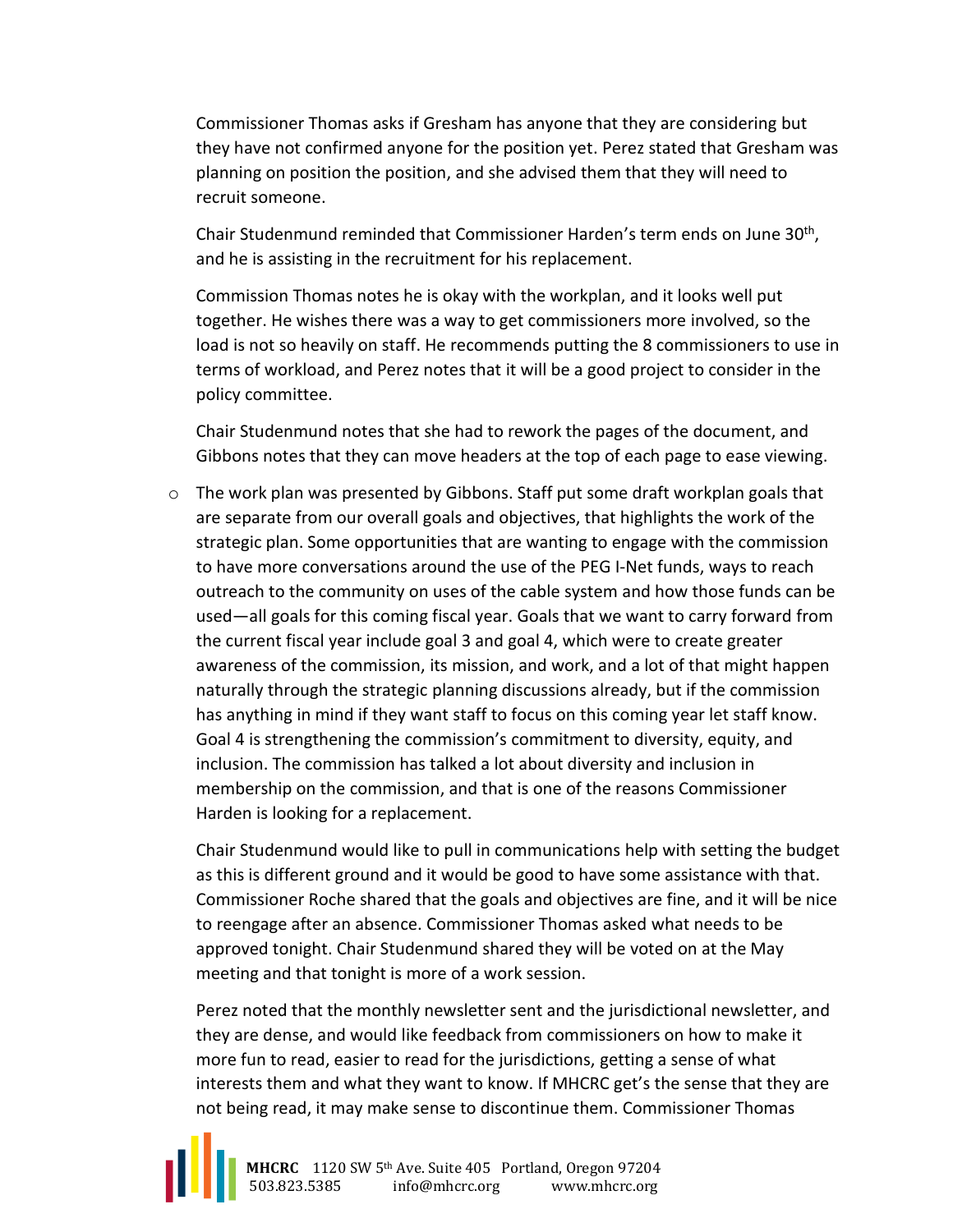stated they will have to follow up with the City Managers/Administrators. Chair Studenmund attended the TechSmart shared learning event, and they had videos of kids learning how to read, program bots, it really was engaging and if there is something like that to attach to the newsletter that would speak to how people communicate these days. Perez states it might be difficult to do monthly, but staff could do a two-minute video would be helpful in some ways. Commissioner Roche asked Perez is sharing with the Portland City Commissioners, is there any other role that he and Commissioner DeGraw could take in that. Perez states that they listen to her as staff and MHCRC are advocates and they listen to them in very different ways. Perez will check in with Commissioners DeGraw, Goodlow, and Roche to see how to approach that. Commissioner Thomas noted that it does make a difference in how it carries the weight if it is a staff versus a community member. Commissioner DeGraw shared that her style of communication is sharing something in writing and then following up with a conversation highlighting to amplify what City Commissioners /Council members and City Managers need to hear and focus on.

Chair Studenmund shared that the MHCRC is here due to federal law in 1986, and she'd like to see that in conversations with people; there is bigtime legislation that addresses what we're doing and tells us what we need to do. Commissioner Thomas shared that the dynamics has changes from everything being on its own wire to being on shared fiberoptics, and how it will be in the next 10 year will look different from today. Getting away from one-way communication to connecting people, noted Commissioner Roche. Perez notes that the real reasons that people need access not just needing it, but why.

#### R2. MHCRC Financial Education Materials

• Finance Manager Michael Wong presented a general overview of finance educational materials, different revenue sources, where there are areas of ambiguity that exist within some of our finance educational materials, so that as a discussion item we can get some potential enhancements in advance of the budget proposal discussion in the future meetings to see how staff can aid in transference of what's in the budget from year-over-year to what is the direction we should be heading with regard to the financial acumen that is present and available currently.

Wong went over the cash flow statements. There are four main revenue sources that the MHCRC utilizes to contribute to operational funding, the first being franchise fees. This has a lot of nuances within it and because it is 5% of the gross revenue that is attributable to Comcast and NW Fiber, whom we collect franchise fees from. This goes into two buckets; the revenue that goes out to the jurisdictions net of all operating costs related to MHCRC and staff, and how that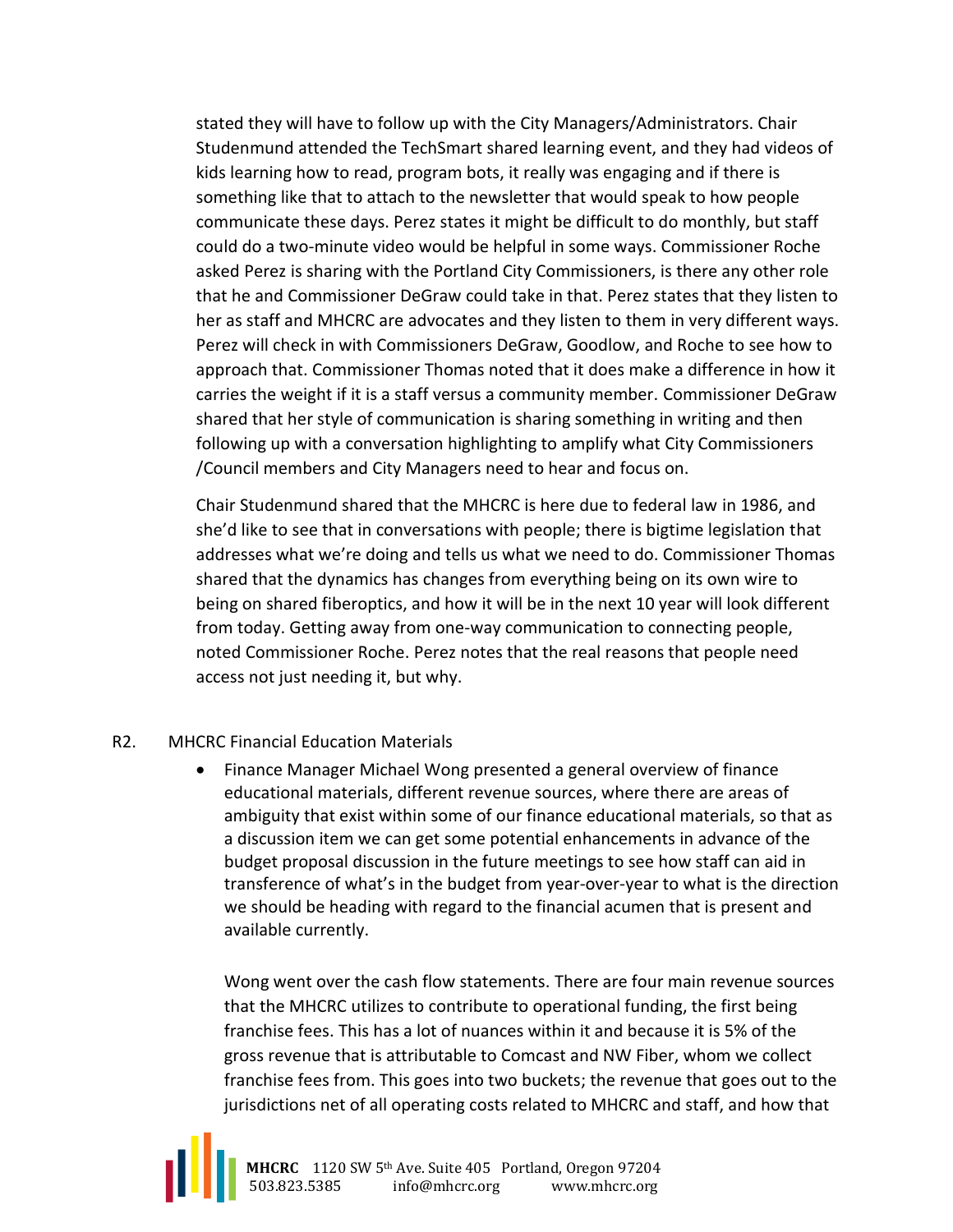gets appropriated is based on subscriber counts for each jurisdiction. The other revenue component is the capital funds of which there is an error on the cash flow—it should be 3% not 1%—for public education and government access channels. For perspective, the previous year was 4.2 million dollars in this bucket; these expenses can only be used for capital funds, of which they are then distributed between Portland Community Media and MetroEast. Jumping down to the I-Net which is the institutional network related funding of which we get 1% gross revenue; this is for the system of networks that connects the governmental, education, and community institutions, and is based off of funding that currently exists to interconnect the infrastructure that exists between all jurisdictions for non-commercial reasons. Lastly the community access grants, we utilize about 1% of gross revenues from that. A geographic distribution is utilized, and similarly to the PEG fees, it can only be used for capital expenses.

Chair Studenmund asked about contracts for Portland vs. East County. Chair Thomas explained that every city has their own contract with the cable companies. The difference is that Portland collects all their funds directly, and the other five jurisdictions, it comes into the MHCRC and is distributed from there and out of that we take out the cost of operations for the MHCRC and 60% of that by agreement with the county and other four cities, goes to MetroEast. The rest of it the City keeps for their general fund. That 5% is the most that can be charged by federal law, and the other 3% has restrictions due to federal law and cannot be used for standard operations. Perez states that this is a percentage of the cable companies' gross revenue on what they make on cable alone – not internet or voice – 5% in franchise fees and another 3% in PEG (Public, Education, and Government).

Commissioner DeGraw notes that the regulations lag behind the technology. Perez noted an interesting thing about the graph it states 1% each for the I-Net, Community Grants, and the Community Media Centers, it is not divvied up by 1% anymore; the Bureau of Technology Services (BTS) provides internet services for the city as well as some of the other jurisdictions through Comcast through the I-Net. BTS through the city decided they wanted a new provider and recently contracted with WAVE and switching our entire instructional network onto WAVE. It will no longer be a requirement in our franchise since the city has gone in a different direction, which means it's pulled all the other cities in the county along as well. The school districts were the first to go since we provided broadband to the districts, and they are now on WAVE as wells. Slowly but surely all the sites are moving over. The I-Net will no longer be a part of our franchise and Comcast was not doing the best job of keeping up with it. Comcast is trying to move everyone over to their business service, which is more expensive. So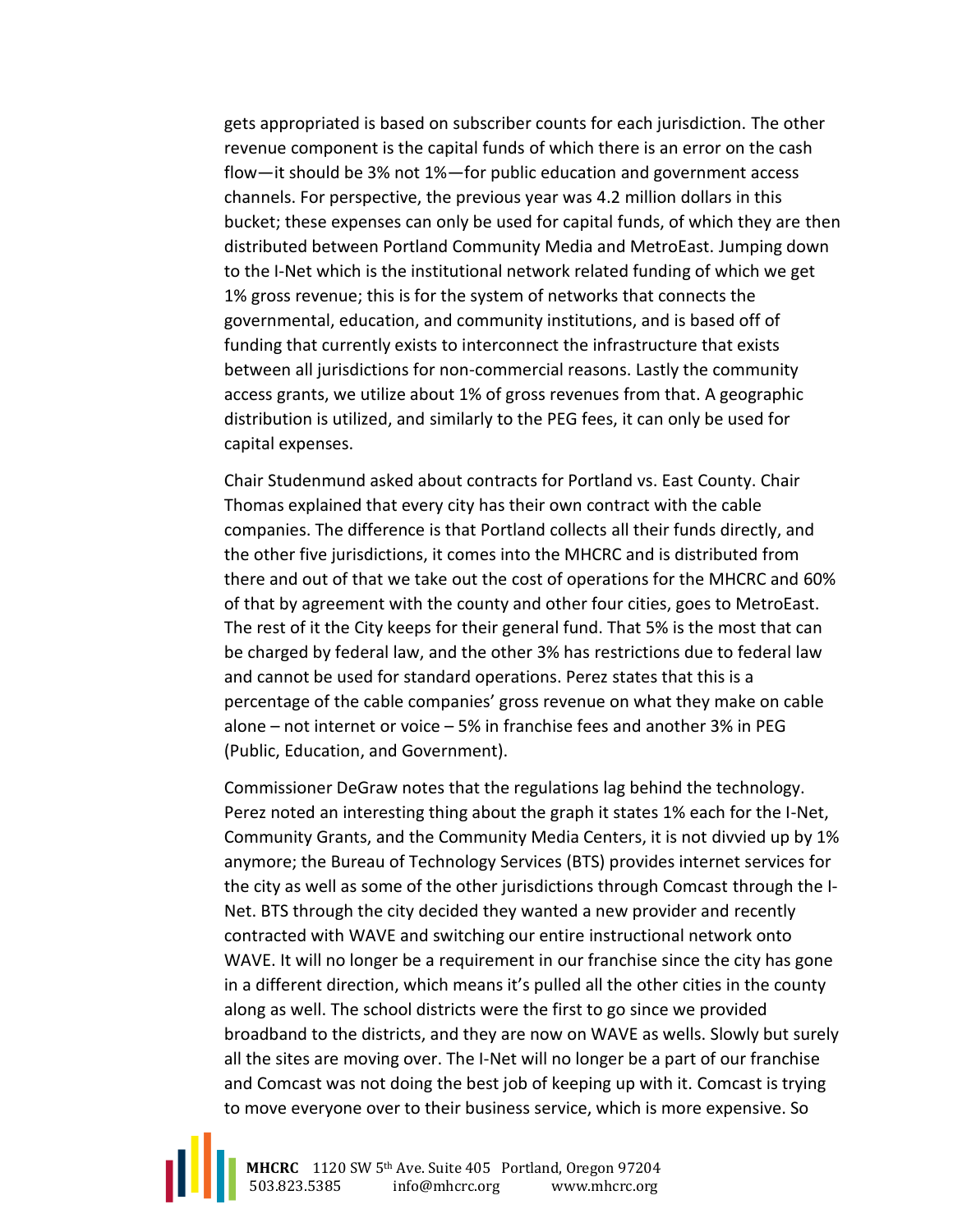much public safety is dependent upon that. That means that the 1% is in Comcasts' head that one percent is gone, but that is not true because all the other costs are going up. Staff and consultants are working on this. Michael is working on more educational materials regarding this to make sure folks understand our budget from beginning to end. Where is our money coming from and where does it go  $-$  it's complicated  $-$  questions can be directed to Michael. Michael will do a 1-1 with new commissioners and it will be a part of the onboarding process.

Wong presented the showcase of the MHCRC interest fund balance explaining that it is for any expenditure that exists over our initial funding availability. We use some of interest to cover costs. We have not always used it in each respective year. What you see is a showcase of how our portfolio has fared regarding interest investments. It's regulated through the City of Portland economists. A large proponent of those investments are municipality bonds and federal bonds with a small proportion of commercial. Based on the year, they are usually in close alignment with how overall US economics is moving along. Last year, we didn't fare as well as previous years, due to Covid-19 and economic slow-down. Last week update, forecast expects pickup in coming year. We were expecting about .5% interest, next year should be closer to 1%. To clarify, this is unspent revenue money that was set aside in past for future spending when we need to – MHCRC piggy bank. Commissioner Thomas provided that there should be more verbiage to go with this chart to make it clearer what it is for.

• Gibbons presented process for officer elections and Committee member selection. At the May meeting, goals objective, grant agreements, budget, grant agreements, and then June meeting will be regularly anticipated grant agreements, year-end contract renewals, as well as officer elections for chair and vice chair- terms of one year. In the past, it has been informal process – informal nominations. Feedback from commission after last year is they would like a more transparent, more structured, process, so staff has put together a draft elections process. Gibbons welcomed additional feedback on other ways to approach officer elections.

Draft for a new election process includes these components:

- $\circ$  Members interested in the Chair or Vice Chair positions will notify staff at least 10 days before the regularly scheduled June Commission meeting.
- $\circ$  Interested members will prepare a statement and each person will have 3 minutes to present their statement at the June meeting.
- o There will be time for public comment on the Commission's discuss of candidates.
- $\circ$  Votes will be tallied for the Chair position first and then the Vice Chair position.
- o Votes will take place in alphabetic order by last name.